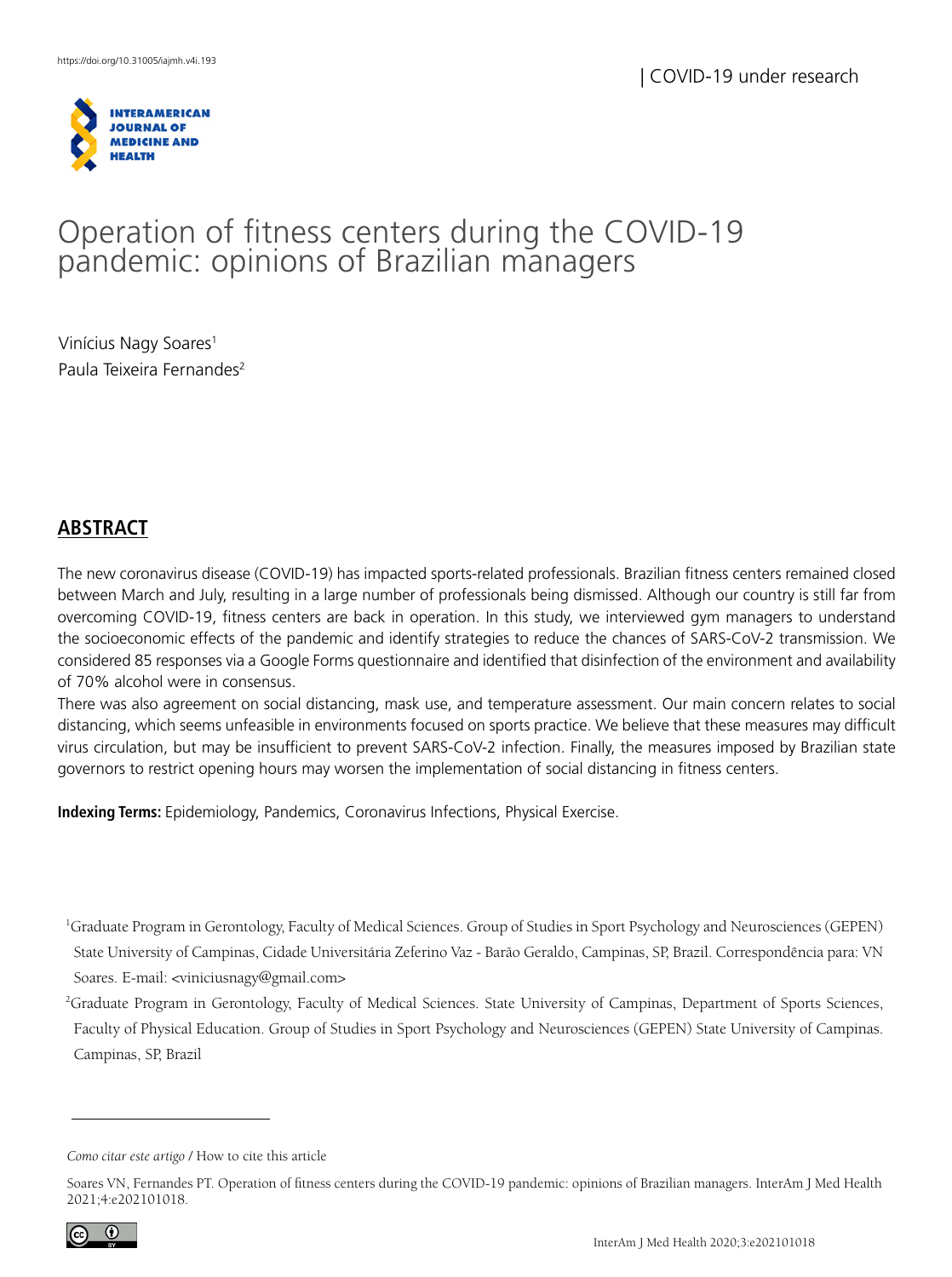#### **MANUSCRIPT TEXT**

The new coronavirus disease (COVID-19) has changed the lives of people around the world. Strategies such as social distancing, large-scale diagnosis, and tracking of SARS-CoV-2 transmission chains have been adopted in most countries and have proven effective in controlling the outbreak of COVID-19 [1]. In the last year, socio-environmental interactions were drastically modified, causing people to stay at home longer. In this sense, Google's mobility reports showed that inhabitants reduced the frequency of occupancy of different categories of places, such as retail and recreation, grocery and pharmacy, parks, transit stations, and workplaces [2].

In Brazil, a government decision in early March determined that only essential activities could operate in the most severe phases of COVID-19. Consequently, the economic projections that were ruinous before the pandemic, became even worse after the reduction of commercial activity. But this outcome was not a Brazilian particularity. According to International Monetary Fund (IMF), most countries may had a recession in 2020, and probably, in 2021, with significant declines in Gross Domestic Product (GDP) [3].

The paralysis of different economic sectors has caused tensions between social classes, encouraging many employees to return to work. The dichotomy between "health" and "economy" has become increasingly frequent in society, reinforcing the pressures for return to "normality". In response to this, Brazilian Federal Government expanded the group of essential activities, allowing the operation of fitness centers, according to Decree No. 10,344 of May 8, 2020 [4].

A recent review shown that physical exercise increases immune response against infectious agents, which could be important especially at this time [5]. Thus, there is no doubt that fitness centers are fundamental for the promotion of health. However, the release of fitness centers opposes the policies of social distancing recommended by the World Health Organization (WHO) [6], because the practice of physical exercises in indoor environments can increase the chances of dissemination of SARS-CoV-2. In this sense, a South Korean study found 112 cases of COVID-19 related to fitness dance classes [7]. The cluster analysis revealed that half of infections occurred from instructor to participant, who started to

feel respiratory symptoms approximately three days after fitness dance [7].

Brazil is currently in the worst phase of the pandemic, with its public health system close to collapse. Against this background, we interviewed gym managers to understand the socioeconomic effects of the pandemic and identify strategies to reduce the chances of SARS-CoV-2 transmission.

This is a descriptive study conducted through an online questionnaire. We interviewed managers of regulated gyms that provided services in sports such as weight training, gymnastics, dance, fights, functional training, CrossFit or team sports. The interviews were conducted between late July and early August 2020. The divulgation of this study happened through social media, where those interested were invited to access a link to the virtual questionnaire. The questionnaire approached aspects such as characteristics of fitness centers, perception of epidemiological aspects and operation protocol. The responses were exported to spreadsheet and presented using descriptive statistics. This study was approved by the Ethics Committee of the State University of Campinas, São Paulo, Brazil (CAAE: 33472120.1.0000.5404).

We received 96 responses, but 11 duplicates were excluded. In some cases, repeated answers were because the participant managed more than one fitness center. The fitness centers were located in the State of São Paulo (55.3%), Minas Gerais (17.6%), Bahia (11.8%), Rio de Janeiro (3.5%), Ceará (3.5%), Paraná (2.4%), Rio Grande do Sul (2.4%), Espírito Santo (1.2%), Pará (1.2%) and Pernambuco (1.2%). On average, the fitness centers had been working for  $11±9$  years, had approximately  $12±11$ employees and 516±791 frequenters. The fitness classes were predominantly indoor (80%), with temperature control by fans (52.9%), air conditioning (24.7%) and both (22.4%). Regarding the perception of economic profile of frequenters, the interviewees provided services predominantly for social classes C (47.5%) and B (41.5%).

Table 1 presents the perception of managers of fitness centers about COVID-19. Most managers classified the severity of the disease as high or moderate. The social distancing was well accepted, but approximately half of the sample believed that only the most vulnerable people should be isolated. Scientific articles and social media were the vehicles of communication that most influenced opinions of respondents.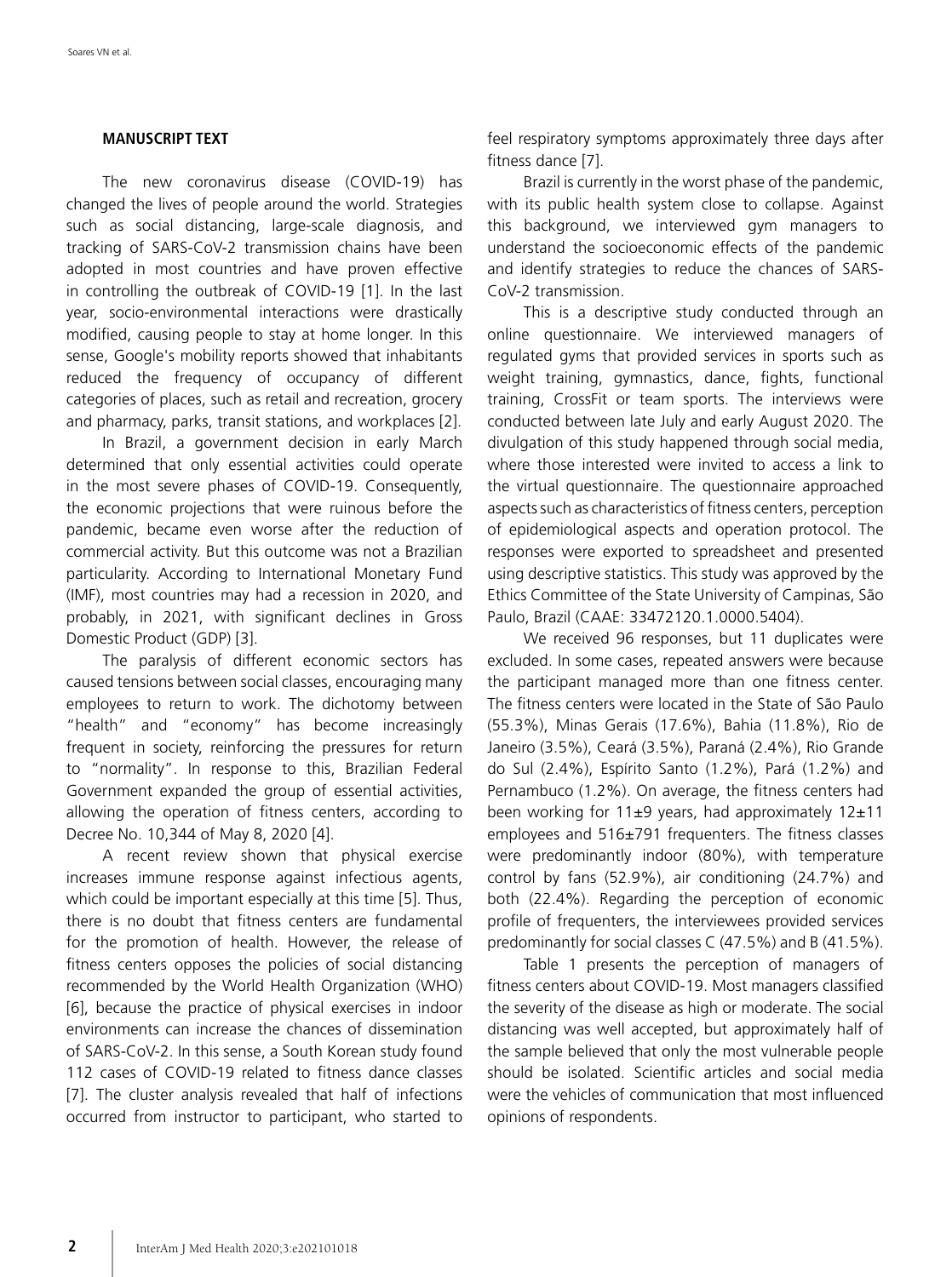**Table 1.** Perceptions of fitness center managers about COVID-19.

| Questions                                                                           | N  | $\frac{0}{0}$ |
|-------------------------------------------------------------------------------------|----|---------------|
| How do you classify the gravity of COVID-19?                                        |    |               |
| High                                                                                | 43 | 51.2          |
| Moderate                                                                            | 36 | 42.9          |
| Low                                                                                 | 5  | 6.0           |
| Do you agree with the social distancing?                                            |    |               |
| Yes                                                                                 | 65 | 76.5          |
| Do you believe that social distancing should occur only among vulnerable<br>people? |    |               |
| Yes                                                                                 | 41 | 48.2          |
| What sources of information influence your opinion about COVID-19?                  |    |               |
| Scientific articles                                                                 | 68 | 80.0          |
| Social medias (Facebook, Instagram, Twitter, WhatsApp)                              | 38 | 44.7          |
| Newspaper                                                                           | 35 | 41.2          |
| Television                                                                          | 32 | 37.6          |
| YouTube                                                                             | 20 | 23.5          |

Table 2 presents economic aspects of fitness centers and consequences caused by inactivity between March and July/August 2020. We observed that most managers paid rent, but there was understanding from owners, who offered discounts during the period of inactivity. Approximately half of the fitness centers received financial support from Brazilian government, but few managers

were satisfied with the amount received. Two out of three managers had to dismiss employees, in which around five workers per gym were dismissed during the pandemic. Managers who had not yet dismissed their employees would have to dismiss if the gym remained closed for another month.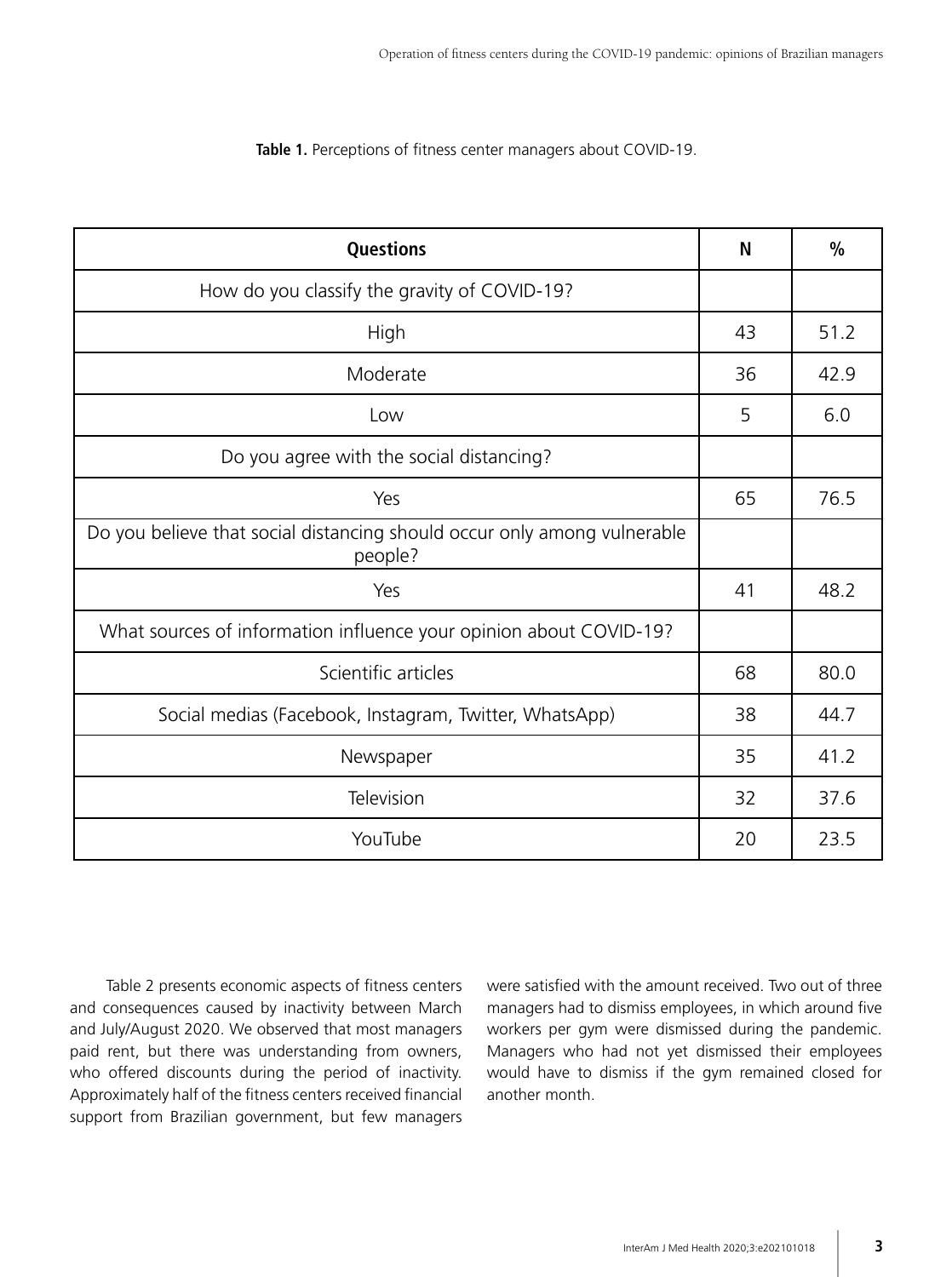#### **Table 2.** Economic aspects of fitness centers

| Questions                                                                  | N    | $\frac{0}{0}$ |
|----------------------------------------------------------------------------|------|---------------|
| Does the gym pay rent?                                                     |      |               |
| Yes                                                                        | 63   | 74.1          |
| Was there a discount during the pandemic?                                  |      |               |
| Yes                                                                        | 48   | 77.4          |
| Did you get financial support from the government?                         |      |               |
| Yes                                                                        | 40   | 47.1          |
| How do you rate the support received?                                      |      |               |
| Insufficient                                                               | 16   | 40.0          |
| Regular                                                                    | 19   | 47.5          |
| Adequate                                                                   | 5    | 12.5          |
| Did you have to dismiss employees?                                         |      |               |
| Yes                                                                        | 55   | 64.7          |
| How many employees were dismissed? (mean, SD)                              | 5.5  | 3.4           |
| How many more days can you stay without<br>ismissing employees? (mean, SD) | 24.0 | 22.5          |

SD=Standard deviation

Table 3 shows the measures that managers were adopting to prevent the transmission of SARS-CoV-2 in sports environments. Some conducts were consensual, such as disinfection of the environment and availability of 70% alcohol. Most fitness centers will not allow older adults and people without masks in sports environments. The majority will adopt social distancing in sports environments, whose reported method was to mark the floor to maintain a minimum distance of 2 meters between frequenters. Distances of 1.5, 2.5 and 3.0 meters were few mentioned. Other conducts such as scheduling and temperature measurement will also be adopted by most managers.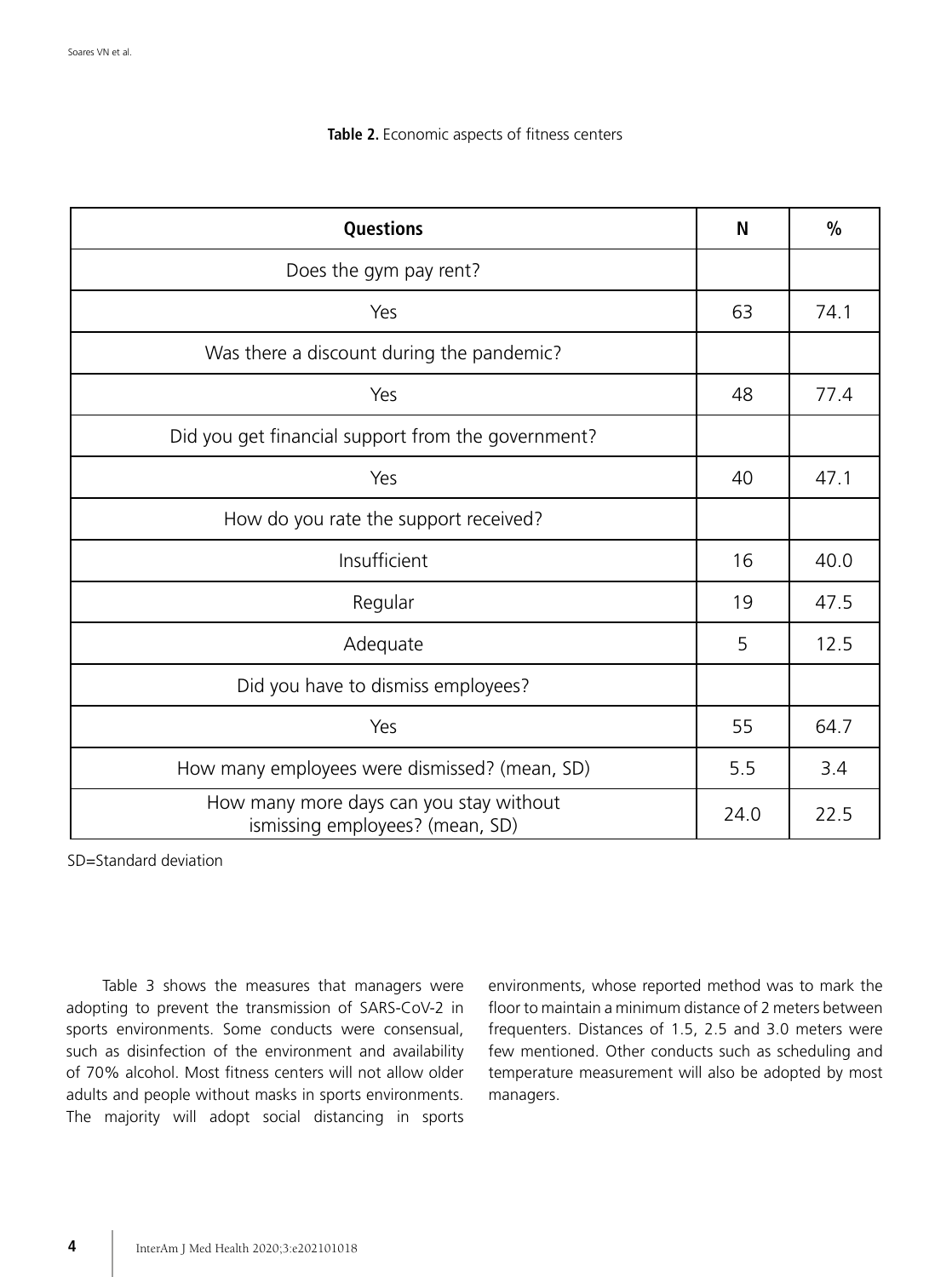| Questions                                                                              | N    | $\frac{0}{0}$ |
|----------------------------------------------------------------------------------------|------|---------------|
| Did your employees receive any training about COVID-19?                                |      |               |
| Yes                                                                                    | 63   | 74.1          |
| Will older adults be able to go to the sports environment?                             |      |               |
| <b>No</b>                                                                              | 48   | 77.4          |
| Do you consider it important to disinfect the sports environment?                      |      |               |
| Yes                                                                                    | 40   | 47.1          |
| The disinfection of sports environment will be:                                        |      |               |
| Periodic                                                                               | 16   | 40.0          |
| After use                                                                              | 19   | 47.5          |
| Who will disinfect the sports environment?                                             | 5    | 12.5          |
| Frequenters and employees                                                              |      |               |
| Employees only                                                                         | 55   | 64.7          |
| Frequenters only                                                                       | 5.5  | 3.4           |
| Will you provide 70% alcohol at the sports environment?                                | 24.0 | 22.5          |
| Yes                                                                                    |      |               |
| Will classes be scheduled?                                                             |      |               |
| Yes                                                                                    |      |               |
| Will you recommend social distancing in the sports environment?                        |      |               |
| Yes                                                                                    |      |               |
| Do you believe it is feasible to practice social distancing in the sports environment? |      |               |
| Yes                                                                                    |      |               |
| Will you provide personal protective equipment to employees?                           |      |               |
| Yes                                                                                    |      |               |
| Can professionals without a mask work?                                                 |      |               |
| No                                                                                     |      |               |
| Can frequenters without a mask practice physical exercise?                             |      |               |
| No                                                                                     |      |               |
| Will you check the temperature of the frequenters?                                     |      |               |
| Yes                                                                                    |      |               |
| Do you believe there will be infection in the sports environment?                      |      |               |
| No                                                                                     |      |               |

## **Table 2.** Economic aspects of fitness centers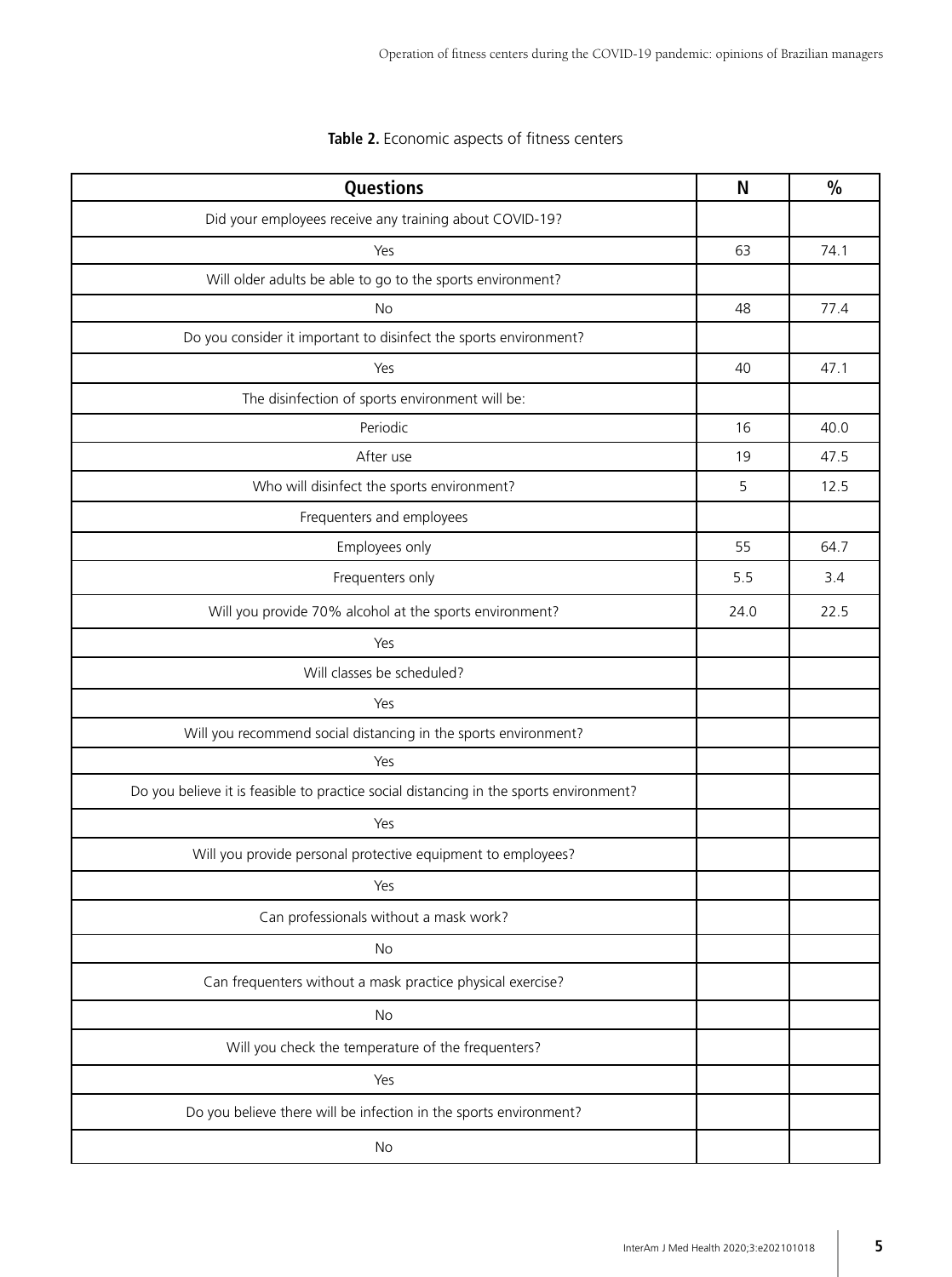Finally, most managers (82.4%) said that the costs of these measures would not be passed on to users.

As the results suggest, the COVID-19 pandemic affected Brazilian fitness centers. The period of inactivity resulted in many employees dismissed due to economic decline in recent months. The difficulty in receiving financial support from the Brazilian government and the payment of rent pressured managers to dismiss their employees.

Our study was performed while the fitness centers returned to their activities. Apparently, there was planning and articulation among managers, as some conducts were consensual, such as disinfecting the environment, availability of 70% alcohol and wearing masks. These measures are important and in line with WHO recommendations [6], but our main concern relates to the feasibility of social distancing. Managers acknowledge the importance of social distancing, but have divided opinions about vulnerable people. Approximately half of the sample believes that social distancing should be for specific age groups, known in Brazil as "vertical distancing". This method has been widespread in social media, but has no scientific evidence of its effectiveness. In addition, a mathematical model demonstrated that vertical distancing was equivalent to the control condition, where no action was taken to separate people [8].

The main transmission route of SARS-CoV-2 occurs through respiratory particles emitted mainly during speech [9]. Therefore, we do not recommend the practice of group classes where participants talk to each other. In our opinion, these classes should be held in outdoor environments, as evidence shows that the chances of outdoor infection are considerably lower compared to indoor environments [10]. Furthermore, we believe that the managers' proposed method of ensuring physical distance between users is insufficient. The floor markings do not prevent people from approaching, indicating that employees should take measures to ensure physical distance between users during exercise. We believe that temperature assessment, disinfection of environment, avoidance of crowding by scheduling, use of masks, and cross-ventilation tend to weaken the circulation of the virus, but may be insufficient to prevent infection by SARS-CoV-2. In this sense, recent studies find viral RNA in air samples, suggesting that infection can happen by aerosol [11, 12]. Finally, the Brazilian state governments have begun to restrict the time available for exercise in fitness centers. This measure has no scientific support and tends to aggravate the practice of social distancing, as it induces crowding in the few hours available for training.

#### **Acknowledgements**

VNS is supported by Brazilian fellowship from Coordenação de Aperfeiçoamento de Pessoal de Nível Superior (CAPES) Processo n° 88882.435438/2019-01.

### **REFERENCE**

1. World Health Organization. Infection prevention and control during health care when COVID-19 is suspected: interim guidance [cited 2020 March]. Availabe from  $:$  < https://apps.who.int/iris/handle/10665/331495>.

2. Google. Covid-19: Community mobility reports [cited 2020] Availabe from : < https://www.google.com/covid19/ mobility/>.

3. Monetary International Fund [cited 2020]. Availabe from : < https://pt.countryeconomy.com/paises/grupos/fmi>.

4. Brazil. Decree No. 10,344 of 8 May 2020. Retrieved from http://www.planalto.gov.br/ccivil\_03/\_ato2019- 2022/2020/Decreto/D10344.htm

5. Mohamed AA, Alawna Mand M. Role of increasing the aerobic capacity on improving the function of immune and respiratory systems in patients with coronavirus (COVID-19): A review. Diabetes Metab Syndr. 2020; 14(4):489-496. http://dx.doi.org/10.1016/j.dsx.2020.04.038

6. World Health Organization. Coronavirus disease 2019 (COVID-19): situation report 30 [cited 2020] Availabe from: <Retrieved from: https://www.who.int/emergencies/ diseases/novel-coronavirus-2019/situation-reports>.

7. Jang S, Han SH, Rhee JY. Cluster of Coronavirus Disease Associated with Fitness Dance Classes, South Korea. Emerg Infect Dis. 2020; 26(8):1917-1920. http://dx.doi. org/10.3201/eid2608.200633

8. Duczmal LH, Almeida ACL, Duczmal DB, Alves CRL, Magalhães FCO, Lima MS, et al. Vertical social distancing policy is ineffective to contain the COVID-19 pandemic. Cad Saude Publica. 2020; 36(5):e00084420. http://dx.doi. org/10.1590/0102-311x00084420